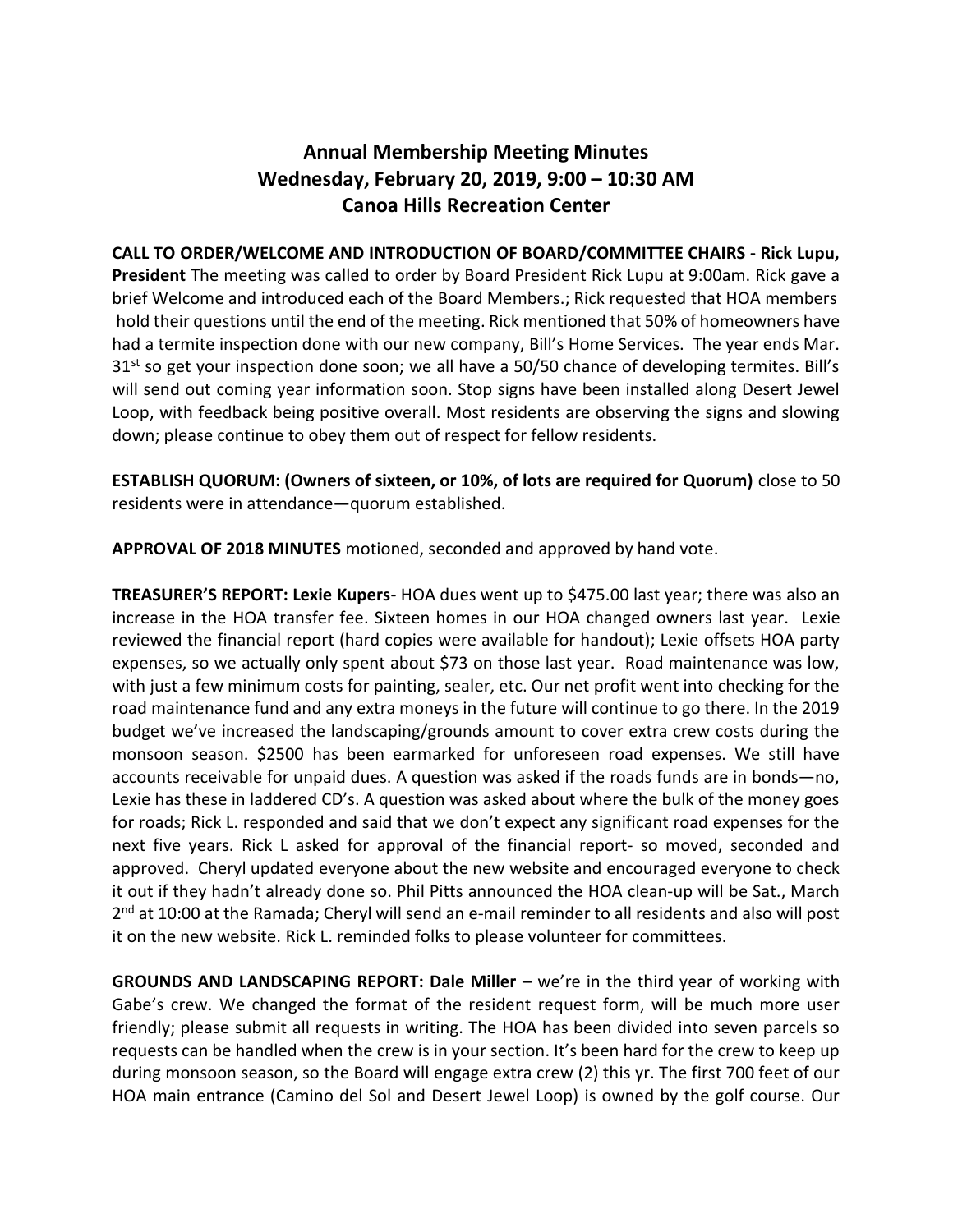gardeners will now maintain this area and will begin there after work in the other seven parcels is completed. Please ask your neighbors first to trim their trees/bushes before bringing this issue to the Board; the GVC can do arbitration if necessary. Don't forget to say hi to Gabe's crew and provide water—they also love chocolate chip cookies!

ROADS REPORT: Al Loomis/Mike McDonald Please let Mike or Al know if you see something that needs to be repaired. Mike said that the road bed frequently needs to be re-sealed. It will cost approx. \$1-1.7 million to do our roads next time. Each of the curbs have been marked with yellow paint as well as white paint used to mark our mailboxes. The mailboxes were marked at the request of the mail carriers to prevent parking in front that block the mail trucks. Rick L made a comment on the roads and Andy Miller's meeting with a Pima Co. official— the official reported that our roads were in good shape compared to other HOA's, and to continue to keep the "alligator effect" to a minimum as we've been doing.

OTHER BOARD/COMMITTEE REPORTS Rick L. addressed volunteers involved on the other committees: Rick Beck reported that most everyone is following the approved paint color codes for their homes. Lexie reported that Charles Gephart completed our Audit this year and thanked him. Jackie Stupec and Norma Baker were recognized for their hard work on the Welcome and Social Events Committee this year, as well as Karen Pitts and Carol Willie from the Ramada/Social Gathering Committee. Karen and Carol were able to install new blinds at the Ramada from money the committee collected.

BOARD ELECTIONS Rick L. gave an overview of the Board, which is made up of five members each serving a three- year term. There are three openings this year; Lexie and Rick B. have agreed to serve another term but Rick L's is up and he will be retiring as President. Rick L introduced new resident Don Fern who has volunteered to serve on the Board next year. Rick L. gave some back ground information about Don- he moved here from Hawaii, was involved in his HOA there and also volunteered as a Committee Chairperson for PGA/LPGA tournaments in Hawaii for over 20 years. Rick Beck, Don Fern and Lexie Kupers were presented as prospective Board members. Rick L opened the floor to other nominations. A motion was made to accept all new members as presented which was moved, seconded and carried by voice vote. Rick L. thanked the Board and Committee Members for their service and reminded residents that we all need to volunteer to help to continue to make our HOA run smoothly, so please step up.

## MEMBER PARTICIPATION TIME

Ira Cochran: asked if the drainage problem on the right side of the entrance to our HOA has been addressed as it can get 6-8 inches deep after the rains? Unfortunately, this is not our property and the golf course has been told about this issue many times.

Paul Wilson: suggested that the mail pick up slots at the Ramada should be marked with white paint as well, so folks don't park there.

Harry Smith: has a motor home and feels that the placement of the stop sign at Circulo de la Pinata and Desert Jewel is awkward and should be removed. Rick L responded that this was addressed last year and the sign was placed there due to the "blind" curve for drivers going west on Desert Jewel.